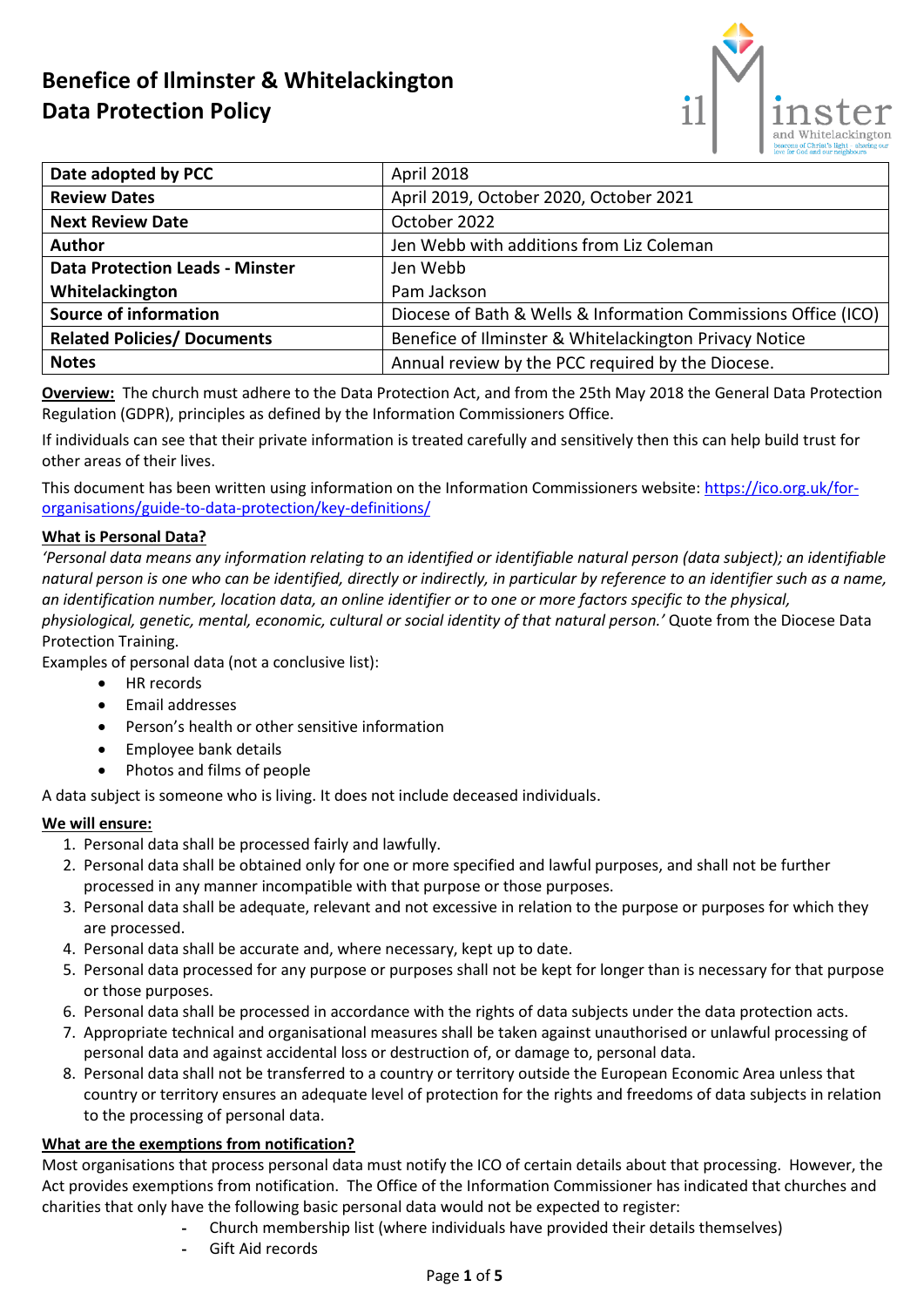- Accounting records
- Payroll records

A church or charity would be required to register if they hold more than basic data or other forms of personal data, including details of pastoral matters (such as letters or e-mails sent with any kind of commentary or opinions stated about individuals or pastoral notes).

## **If a church is exempt from notification it must still ensure that information is held in accordance with the principles above.**

## **Practical Application:**

**Personal information that the church holds about its members (members can choose what we hold):**

Full name, address, telephone number and email address

## **Personal information that the Church requires about employees/ volunteers:**

Volunteers - Full name, address, telephone number and email address.

Medical information (only if it potentially could affect the role they are doing e.g. health condition) & Emergency Contact. Employees – as above plus date of birth, UK Immigration requirements for employment and NI Number.

Bank details (Employees for wages and volunteers for expense claims)

DBS ref number (copies of the DBS certificate must not be retained)

Any other information must not be held as this could be deemed excessive.

## **Storage of paper and electronic information**

- The above information must not be held on a personal computer, laptop or other electronic device unless it can be encrypted and password protected.
- The church office PC is password protected and the password is given to the Benefice Administrator, Incumbent and Church Wardens only. Documents are stored on Dropbox which has a separate password and confidential documents have additional passwords.
- On shared devices there must be a password protected separate user profile for the authorised person.
- Devices must be checked for any other device they may be tethered to and untether the device where required, e.g. an Ipad tethered to a laptop.
- All PC's, laptops and other devices holding personal information must install all software updates as soon as possible and ensure that there is adequate virus protection. This is to ensure that we have the current levels of protection and functionality on the device.
- Email addresses the use of personal email addresses for employees is discouraged and for certain church roles (employed or voluntary) is not permitted. Individuals can have a church email address set up for their role. This is to ensure that there is no risk of personal information being accessed by a third party. It also helps with continuity as the email address can be assigned to the next person in the role and the emails retained securely.
- Employee/ Volunteer information held on paper must be stored securely and safely in a locked cupboard and ensure that no access is available to unauthorised people. The Benefice Office has this facility.
- Once an employee/ volunteer leaves the church or a team then all information held has to be stored for 6 years for record keeping purposes (or 50 years if working with children or vulnerable adults). All information must be marked 'archived' and filed and stored in the Benefice Office.
- If a member of the church leaves then they must be deleted from our records. A record of their name and reason for leaving can be kept for Church of England annual reporting purpose and deleted after 2 years.
- Church website we must ensure that the information held on the website does not contain personal information (including photographs – see below) without written consent and that it is hosted within the EU or EEA who also adhere to the data protection legislation.

**DBS Database and Safer Recruitment** – an electronic list of all volunteers and employees is kept by the Safeguarding Officer on Dropbox (password protected). Access is only for the Safeguarding Officer and Benefice Office (for admin support). The list contains names, contact details, DBS certificate numbers and training courses attended. Consent is by completion of the DBS form.

DBS checks - the documents seen are recorded on the secure DBS online application system and no documents are copied, unless instructed by the Diocesan Safeguarding Officer.

**Safer Recruitment for Employees** - Documents are received in the Benefice Office and given to an appointed individual (usually the Safeguarding Officer). Paper copies are taken for people on the interview panel and then copies (without notes) are destroyed and copies with notes retained as part of the personnel file. Other information obtained through references etc., are retained as part of the personnel file.

UK Immigration requires us, as an employer, to take copies of employee documents to confirm their identity. Process to be completed by nominated individual (usually Safeguarding Officer) and copies held in personnel file, in line with .gov guidance.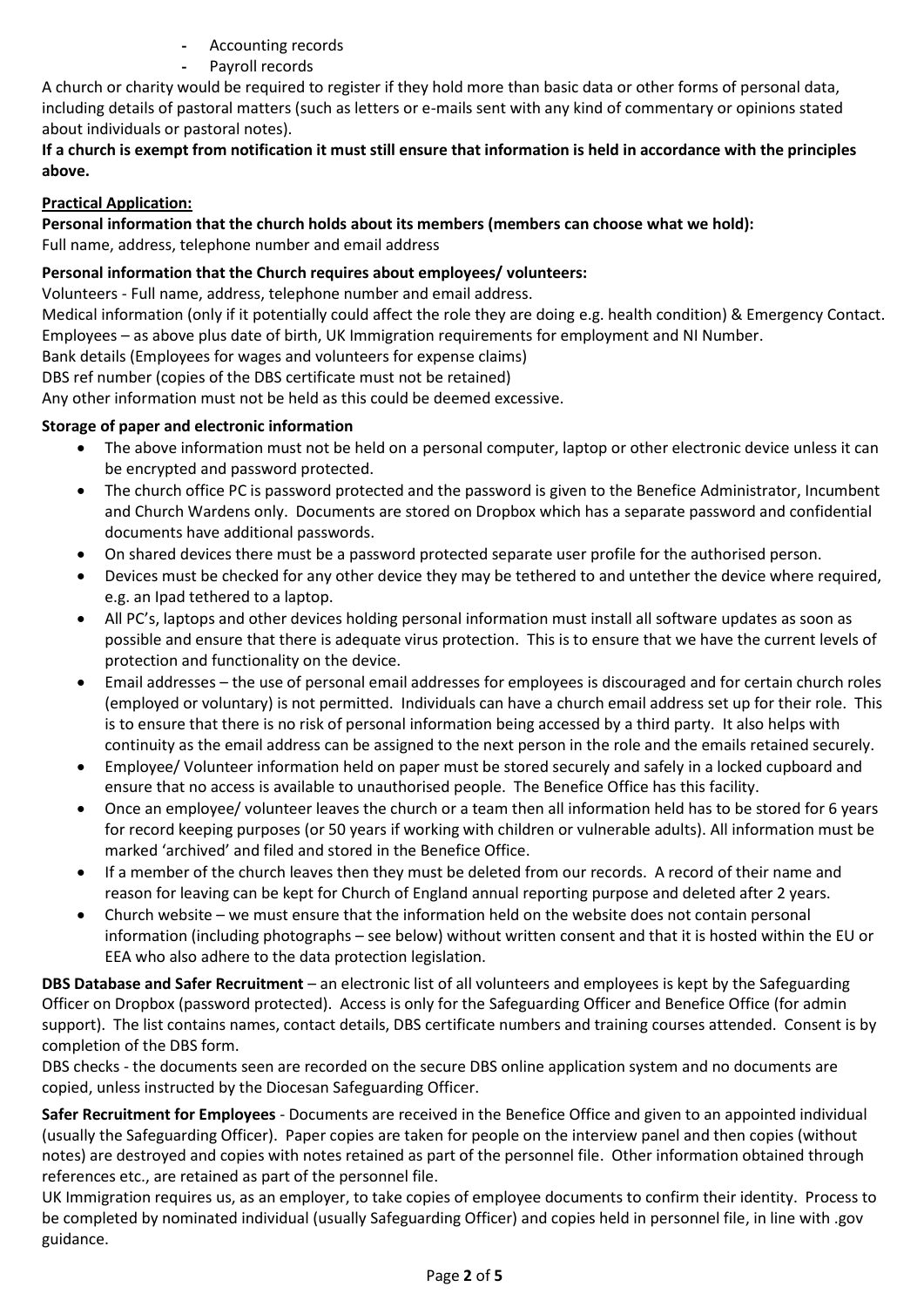All personnel files are stored in a locked cupboard in the Benefice Office.

Once an employee leaves the church then all information held has to be stored for 6 years (or 50 years if working with children or vulnerable adults). All information must be marked 'archived' and 'private and confidential' and stored in a locked cupboard in the Benefice Office.

Unsuccessful applications, notes and other information are stored in the church office for 6 months (in line with diocese recommendations) and then destroyed securely (shredding).

**Safer Recruitment for Volunteers** – we will follow the same process of handling personal information for Safer Recruitment for Employees. This process is usually led by the Safeguarding Officer who will take responsibility for the safe storage of personal information during the recruitment process and then pass to the Benefice Office for storage.

**Safeguarding issues** are logged electronically, along with scanned copies of any paper documents, by the Safeguarding Officer and allocated an additional password for protection. All paper documents are then destroyed by shredding. Records are kept indefinitely in line with Safeguarding guidance. Where risk is identified information is shared with the diocese, police and other professional agencies (in line with Safeguarding guidelines).

**Electoral Roll** – Every year the Electoral Roll is reviewed and church congregation must have the opportunity to check that they are on the list. Information/ consent is obtained by individuals completing an Electoral Roll form and only name and address details are requested. When the list is published we must ensure that names only are featured. People should be encouraged to update any changes of name and address in writing to the Electoral Roll Officer or Benefice Office and the electronic list updated accordingly. All forms and letters requesting amendment are stored in a locked cupboard in the Benefice Office. Only authorised people to have access to the list whether electronic or paper format. The information provided to the Diocese does not state individual information – just the number of people.

**Contact Lists** – only one password protected electronic list to be held for the church to ensure its safe keeping and accuracy. All historical paper and electronic contact lists to be securely destroyed by shredding.

Only authorised people to have access to the electronic list.

Details of individuals on this list must not be given out to unauthorised people.

Information/ consent is obtained by individuals completing consent form and only name, address, email address and telephone numbers (where provided) are requested and stored.

If a church member leaves the church then all personal information must be removed from contact lists, etc. and the church/ group leaders contacted to ensure that the individual is removed from their email address lists. A record of their name and reason for leaving can be kept for Church of England annual reporting purposes but then must be deleted after 2 years.

*Additional Note - There is currently no publishing of the contact list (as a directory)– if this was required in the future then written consent must be obtained from all individuals involved, choice provided as to what information is to go into the document and the final document must be safely given (in a sealed envelope) to those who have participated only.* 

**Gift Aid Forms** - For claiming Gift Aid purposes only. Information held is name, address, telephone number and/ or email address. Information/ consent given by completion of the declaration. Paper copies are held by the Gift Aid Officer and accessed by the treasurer. Paper declarations are kept in a locked cupboard in the Gift Aid Coordinators home. Electronic documents relating to the amounts given by individuals must be password protected and not accessible by unauthorised people. Declarations to be destroyed six complete calendar years after last gift claimed on the declaration.

**Baptism Forms** – Forms are held on the Benefice Office and transferred to an. Information held:

- Parents name, address, telephone number, occupation and email addresses
- Children's name, address and date of birth
- Names of Godparents.

Paper copies of forms are held in church office in a lockable cupboard. Information from the forms is transferred on to a password protected spreadsheet which is available only to those with access to the Dropbox folder. Paper copies of schedules, providing the date and the names of the family only, are held in church office, vicar's office and vestry. Church office PC has its own profile and password and Dropbox is password protected. All paper forms to be destroyed 2 years after the service, in line with Church of England storage policy.

**Banns Forms, Wedding Forms and Identification Evidence** – Information/ consent given by completion of form and submission of legal documents.

Information required is; name, address, telephone number, email address, date of birth, occupations, parents name and occupation and witness names. Information from the forms is transferred on to a password protected spreadsheet which is available only to those with access to the Dropbox folder. Paper copies of forms held in church office and vicar's office in a locked cupboard. Paper copies of schedule, providing only the wedding date and the names of the couple only, are held in church office, vicar's office and vestry. All paper forms to be destroyed 2 years after the service in line with Church of England and UK marriage legislation requirements.

We also must record sight of identification documents for weddings (detailed below).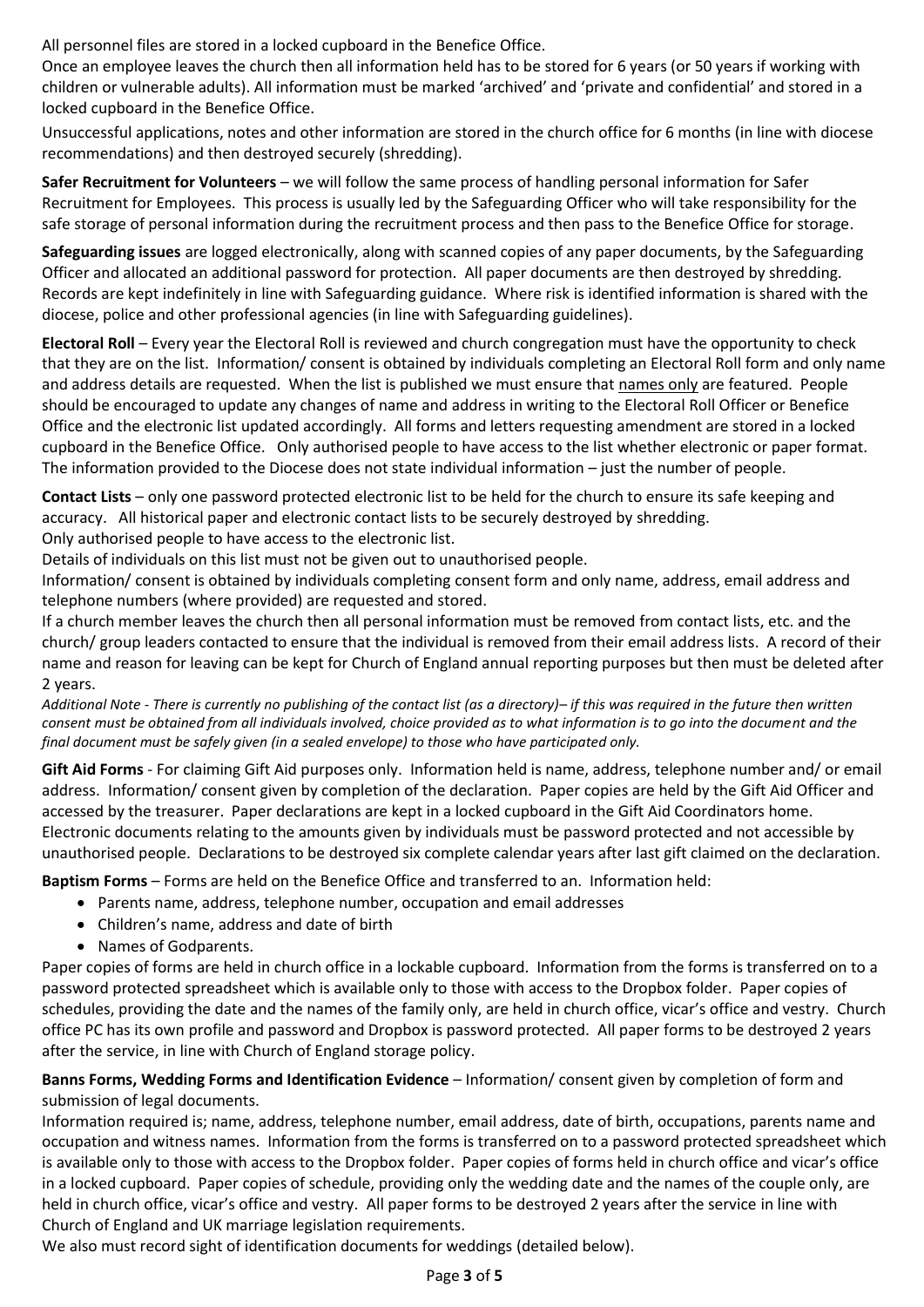**Identification Evidence for Marriage –** we will never take copies of any documents used to confirm the identity of an individual unless instructed by the Diocesan Solicitor. We will write down the documents seen, the relevant code (passport number/ driving licence number) and date of issue of the document. This is then kept with the wedding forms as stated above.

**Church and Minster Rooms Booking forms** - Consent given by completion of form.

Information required is name, address, telephone number and email address.

Church bookings - Information is held on the church office PC and the Church Diary (event and reference name only). Paper copies of forms held in church office in a locked cupboard.

Minster Rooms Bookings – Information is held on the Booking Secretary's home PC which must be password protected. Paper copies of forms held in the Booking Secretary's home in a locked cupboard.

The Church office PC has its own profile and password and Dropbox is password protected.

Paper copies of the Minster Rooms schedule to hold only names and dates of events.

Documents to be destroyed 3 years after the event.

**Children** - The GDPR brings into effect special protection for children's personal data, particularly in relation to commercial internet services, such as social networking. The church currently does not offer online services to children but if the church did in the future, and rely on their consent to collect their information, we will need a parent's or guardian's consent in order to lawfully use that data. The GDPR sets the age when a child can grant consent at 13 for commercial internet services.

The church should also remember that we have to be able to show that we have been given consent lawfully and therefore, when collecting children's data, we must make sure that our privacy/data protection notice is written in a language that children can understand and copies of consents must be kept.

Consent for children to attend groups, trips out, etc. must still be obtained from the parent or guardian. As a church we must ensure that all forms holding children's personal information are kept in a secure, lockable place. A lockable cupboard has been allocated in the Benefice Office.

Once a child no longer attends a group or once the activity has passed the group leader must pass the information to the Benefice Office to retain the evidence in line with Safeguarding and Church of England guidelines (currently 50 years). All information must be marked 'archived' and 'private and confidential' and stored in a lockable cupboard.

**Finance** – the Church Treasurer holds employee information for the payroll. This includes name, address, email, telephone number, date of birth, National Insurance number and bank details. This information to be held securely electronically on a password protected PC. Payslips to be issued with a password only known to the Treasurer and employee.

Payments in and out – small business' often use their home address, etc. to work from and we need to take care that invoices and other documents from them are treated with care. Donators information must also be treated with care. All paper documents must be stored securely and safely in a locked cupboard and ensure that no access is available to unauthorised people. All electronic information must be stored securely on a PC with password protection. Financial audits –external auditor does not receive any personal information (safeguards needed if changes).

**COVID19** – during the pandemic we were required to gather names and telephone numbers for NHS Test & Trace. This is deemed an essential agency and therefore the law allows us to release this information to them. Government guidance clearly stated that this information was to be kept for 14 days only.

# **Other Requirements of GDPR:**

**Right to withdraw consent –** A church member or anyone who has given us their person information has the right to withdraw consent to the information we hold about them. This can be total removal of their information (subject to legal restrictions) or just a request to not be emailed about certain information. Requests need to be sent to the Benefice Office. If a request is received then we must process this immediately and confirm the action has been taken to the individual. A record of their name and reason for leaving can be kept for Church of England annual reporting purposes but then must be deleted after 2 years.

**Access to Information Requests** – an individual can request access to any information we hold on them.

If a request is received then initially we will confirm what information they wish to see (sometimes this can just purely be a check of an email address). If it is a formal, and full, request to access information then we must complete this within 1 month. There is no longer a fee that can be requested to cover any administration costs for this process.

The information provided includes opinions, voice recordings and manual records (paper notes).

There are very few exceptions and for us this will be under Safeguarding guidelines.

We will follow the ICO checklist and latest guidance at: [https://ico.org.uk/for-organisations/subject-access-request](https://ico.org.uk/for-organisations/subject-access-request-checklist/)[checklist/](https://ico.org.uk/for-organisations/subject-access-request-checklist/)

To make an Access to Information Request a church employee, volunteer or member must put this in writing to the vicar. The Benefice Office will then liase with the vicar(s), church officers and group leaders to collate the information.